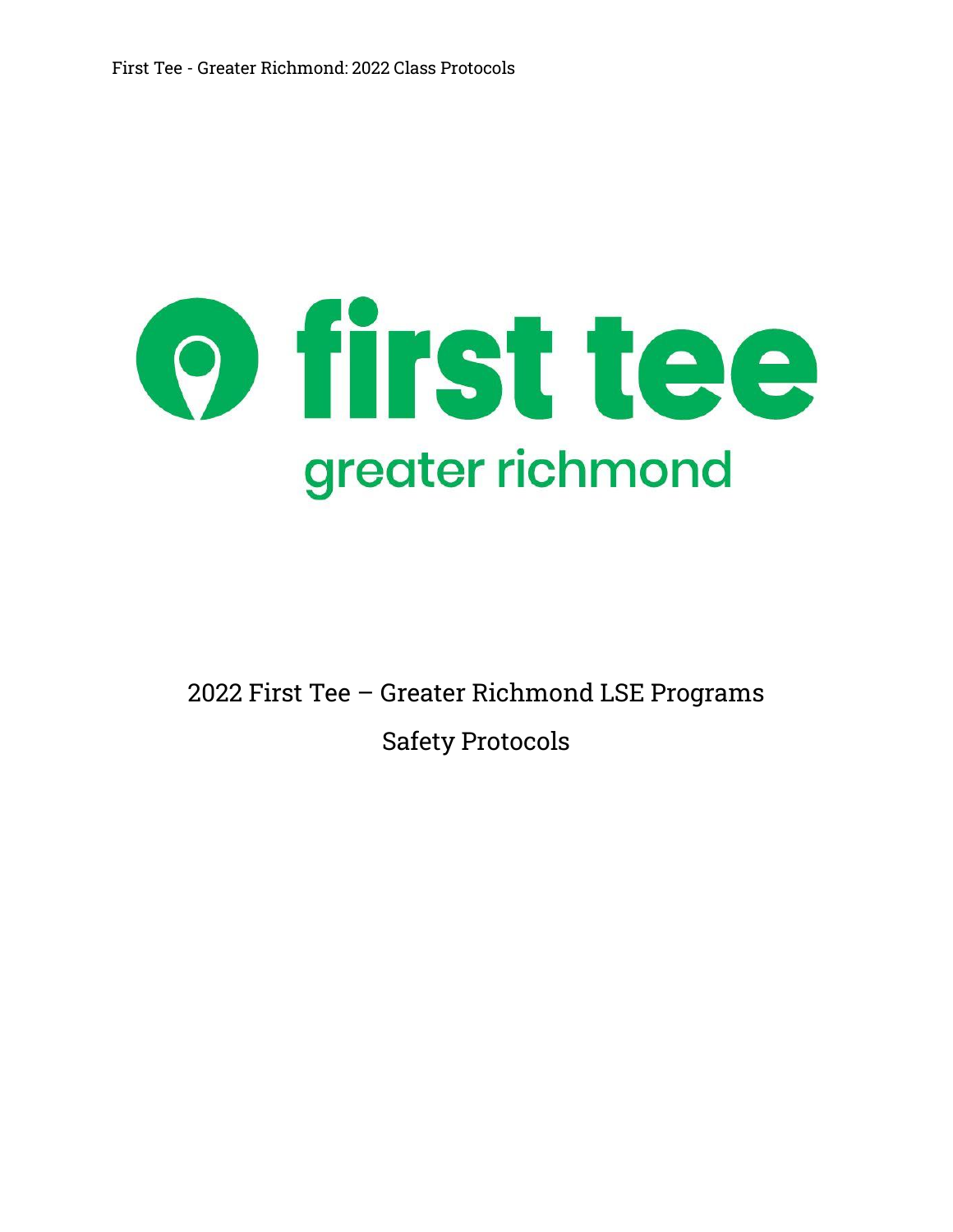#### **Preface**

For the sake of this document:

All First Tee representatives on-site and involved in programming are referred to as "coaches," whether they are full-time staff, part-time staff, adult volunteers, interns, or junior coaches.

All players engaged in the learning environment are referred to as "players."

All procedures are based on the most recent guidelines provided by local government, and in this case for the state of Virginia. Guidance is subject to change over time and based on the applicable jurisdiction(s).

Please remember that each family and individual is navigating this changing landscape in the way that is best for them, and we must be respectful of each other's choices.

## Virus Prevention Procedures

Proper Hygiene:

- Wash hands thoroughly (for a minimum of 20 seconds) and frequently (at least once before and after every class).
- Hand sanitizer and facial tissue are available in high traffic areas. Disinfect equipment and learning areas (see below).

Face Masks:

- Masks will be optional.
- Those who return to class after having COVID must wear a well-fitting mask for 10 days.

Health screening for coaches & players:

- Each day of class, coaches will provide the health screening below to all players and coaches.
- If the coach or player fails the health screening, they will not be able to participate in the class.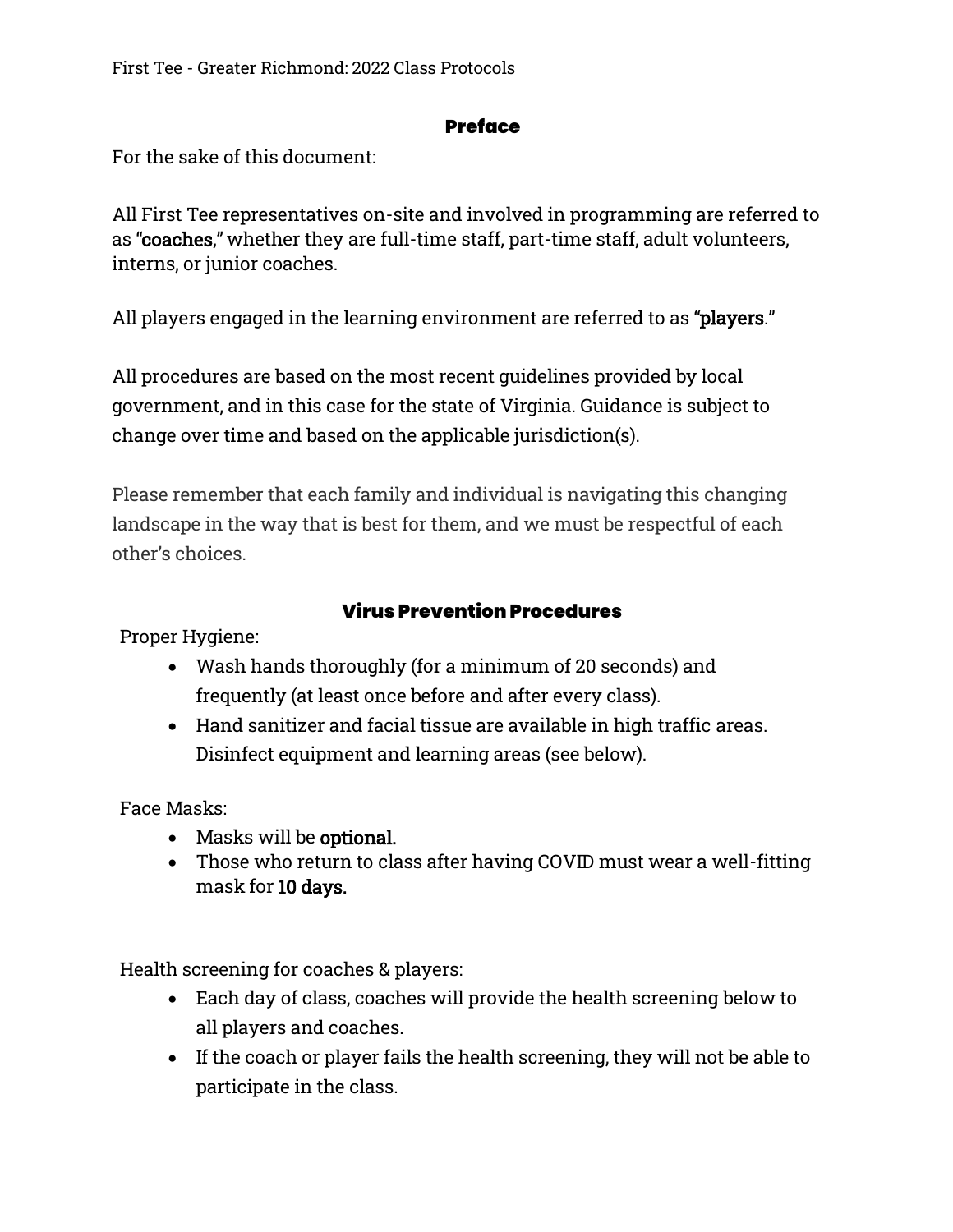Ask if:

- Medication was used to lower temperature within the last 10 days
- Player has been exposed to anyone with coronavirus in the last 10 days
- Player is awaiting COVID test results in the last 5 days
- Experiencing coronavirus or flu like symptoms
	- o Coughing
	- o Shortness of breath or difficulty breathing
	- o Fever
	- o Chills
	- o Muscle pain
	- o Sore throat
	- $\circ$  New loss of taste or smell

Pass: No to all questions

Fail: Yes, to any of the questions above. Players and Coaches will be required to leave.

## When should someone stay home?

- If individual or someone in your household has had any cold/flu symptoms in the past 48 hours.
- If someone in your household tests positive for COVID within the last five days.
- If participant/coach has been exposed to COVID and has NOT taken a COVID test 48-72 hours after exposure.
- If participant / coach tests positive for COVID, isolate at home for five days from the date of the positive test. The participant or coach can return to class on Day 6 if fever-free for 24 hours without fever reducing medication and has no COVID symptoms. Those who return to class must wear a well-fitting mask for 10 days.

# Equipment

Golf Clubs & Golf Balls:

- All players are required to bring their own clubs.
- Please LABEL golf bags with the player's name.
- If a player does not have their own clubs, a set will be provided.
- After each class day, coaches will sanitize all golf equipment used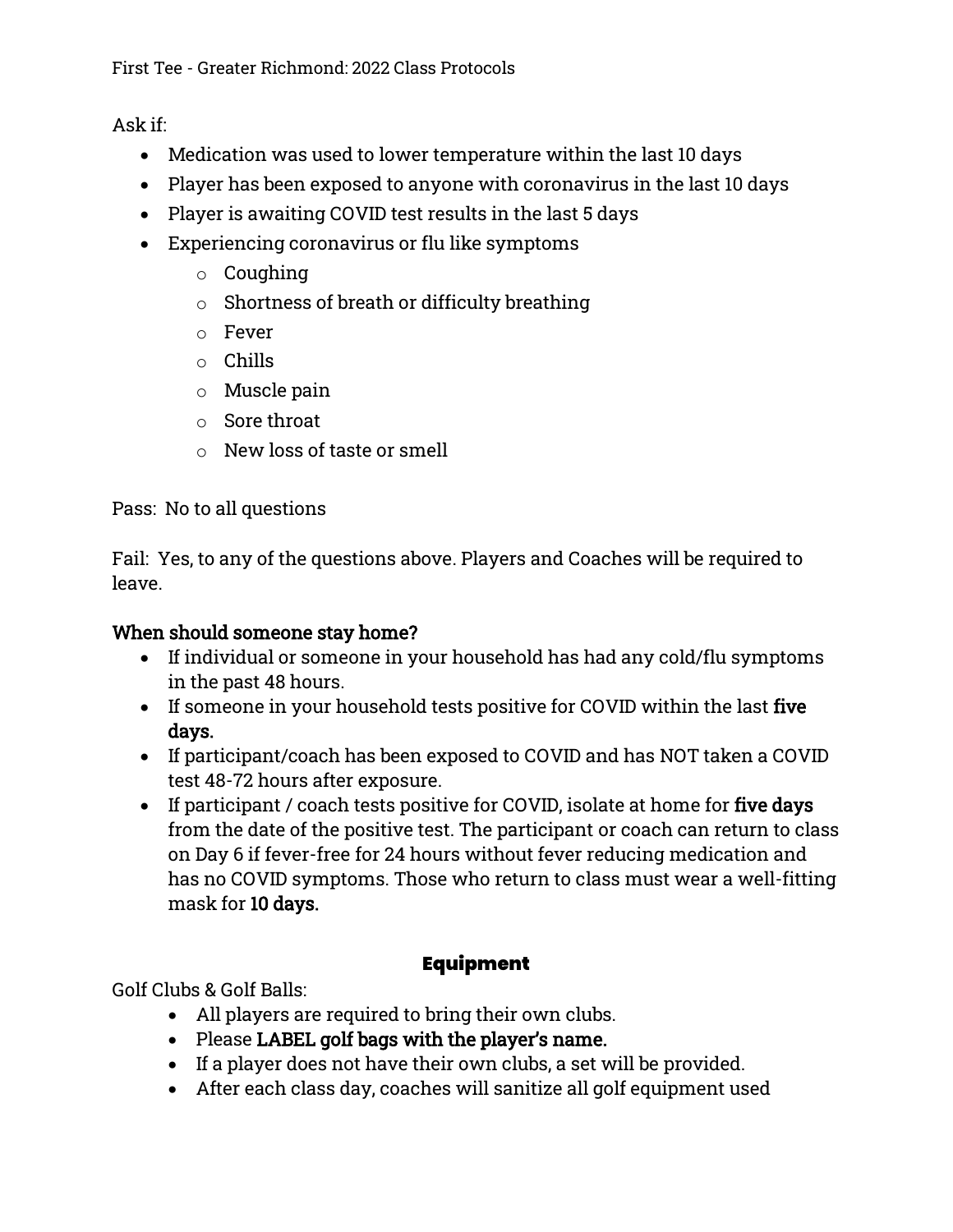# Class Capacity

Players:

• Depending on State of Virginia and Federal guidelines, at most there will be 12-16 players participating in a single class.

Ratio:

- For every 6 players there will be 1 coach.
- Number of coaches and players will be subject to change. Depending on the number of players, the number of coaches can be changed to keep at most a 6 to 1 ratio.

Parents:

- Parents must remain outside of the learning environment.
- Parents may use the patio area or any facility sitting areas to observe class
- Parents are encouraged to use the golf facility during class time to decrease the amount of people in one area.
- The goal is to limit the number of total participants at and around the class area.

# Drop Off and Pick Up Procedures

Drop Off:

- Parents will park and walk to the entrance of the facility where a coach will be present.
- When a coach is ready to receive the player, the coach will provide the health screening for the player to participate in the class.
- After the passed screening, players will be provided a designated area where they will place their bag, water, snacks.

Pick-Up:

- At the time of pick-up, a coach will be present dismissing players as parents are in line for pick up.
- Parents are to come to the program area to pick up their child. We will not dismiss children into the parking lot.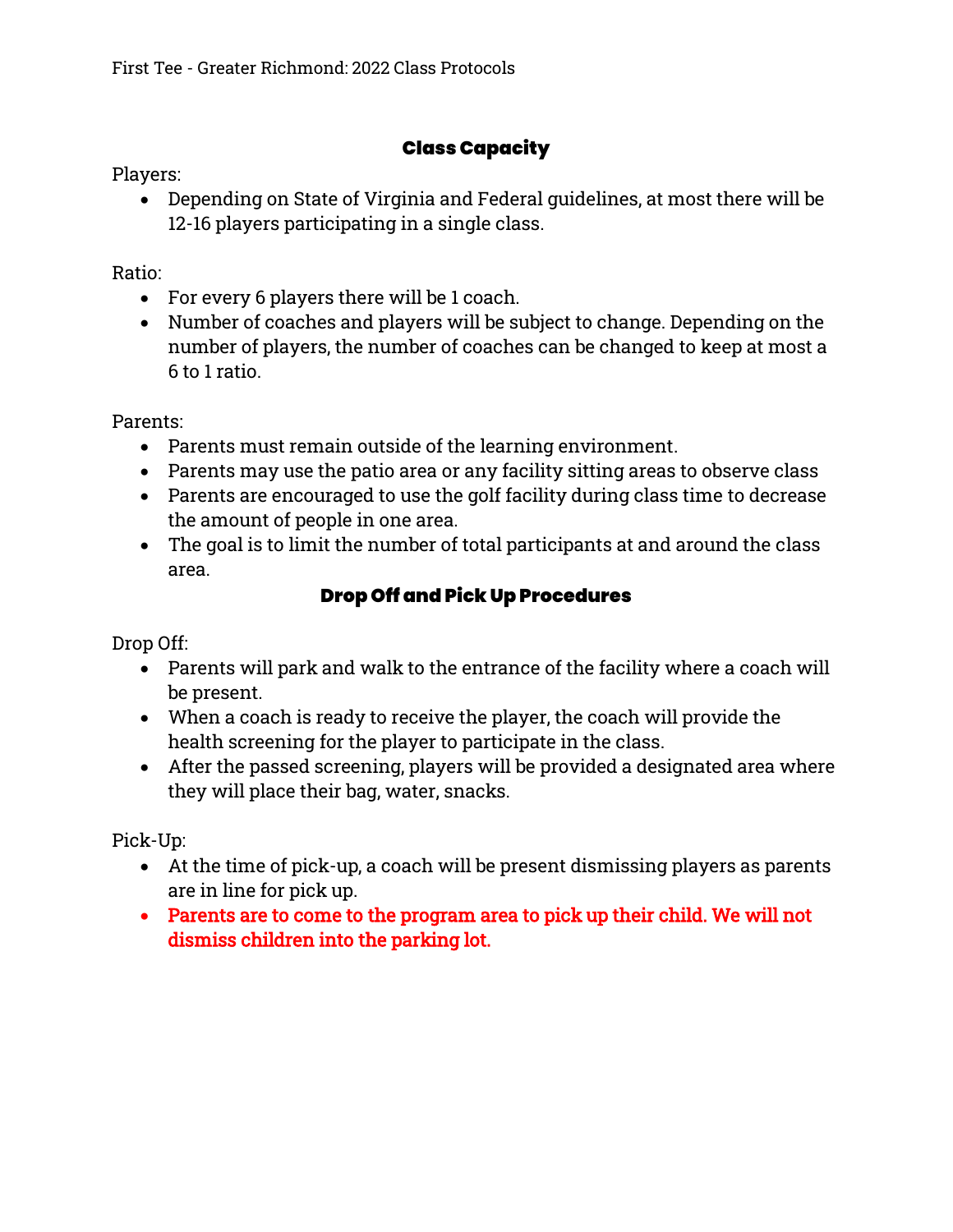

# Diagrams for Pick-Up and Drop-Off:

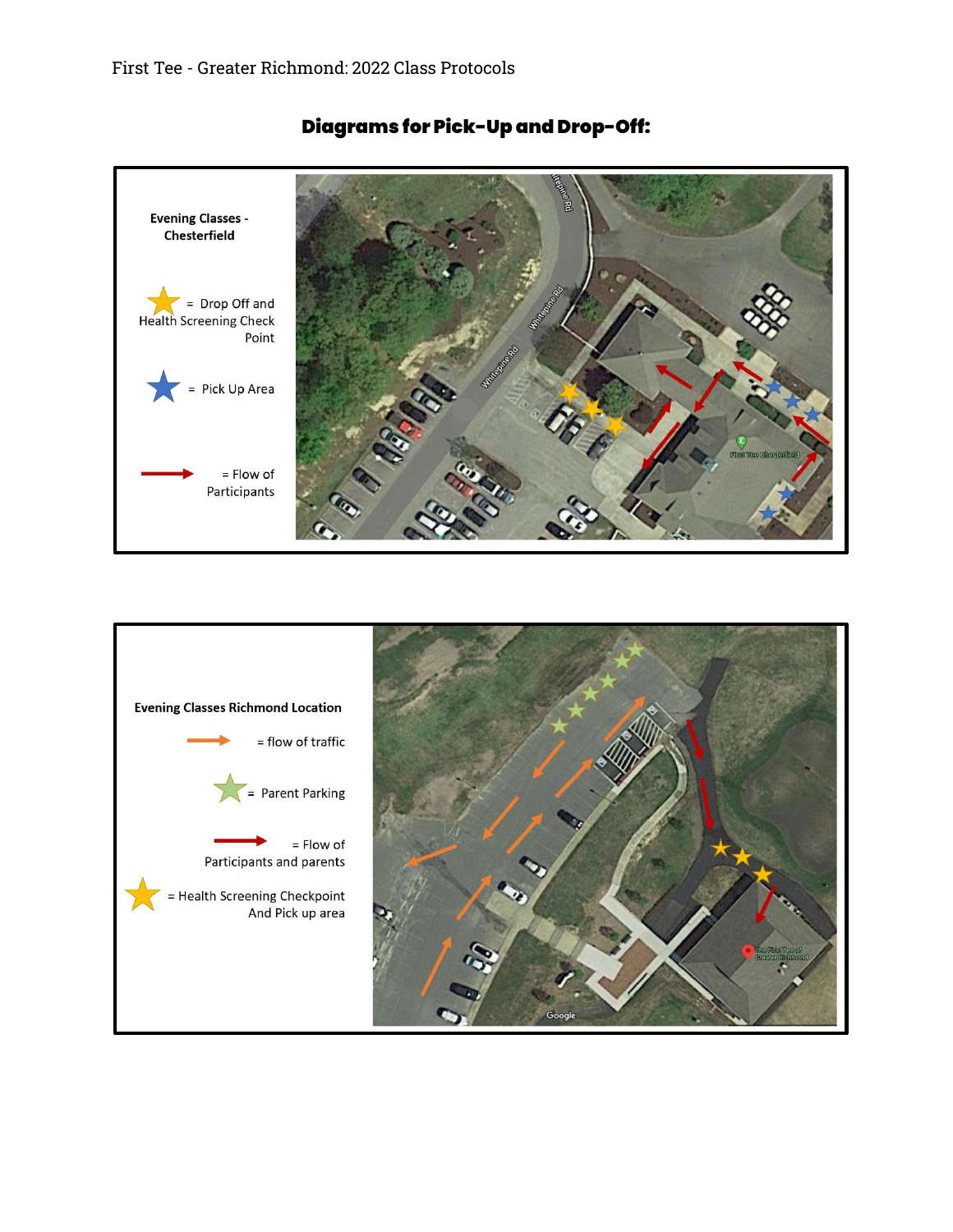

## Water During Class

Water and Hydration:

- Players will be required to bring a labeled water bottle to class every day.
- Coaches will lead players to water refilling station no more than 5 players at a time during breaks to refill water bottles.

#### FAQ's

## When should someone stay home?

- If someone in your household has had any cold/flu symptoms in the past 48 hours.
- People who are at a higher risk, including those: age 60+, with weakened immune systems, who are pregnant, and those with underlying health conditions including cancer, heart disease, lung disease, or diabetes.
- If someone in your household tests positive for COVID within the last 5 days.
- If participant/coach has been exposed to COVID and has not taken a COVID test 48-72 hours after exposure.
- If participant / coach tests positive for COVID, isolate at home for five days from the date of the positive test. The participant or coach can return to class on Day 6 if fever-free for 24 hours without fever reducing medication and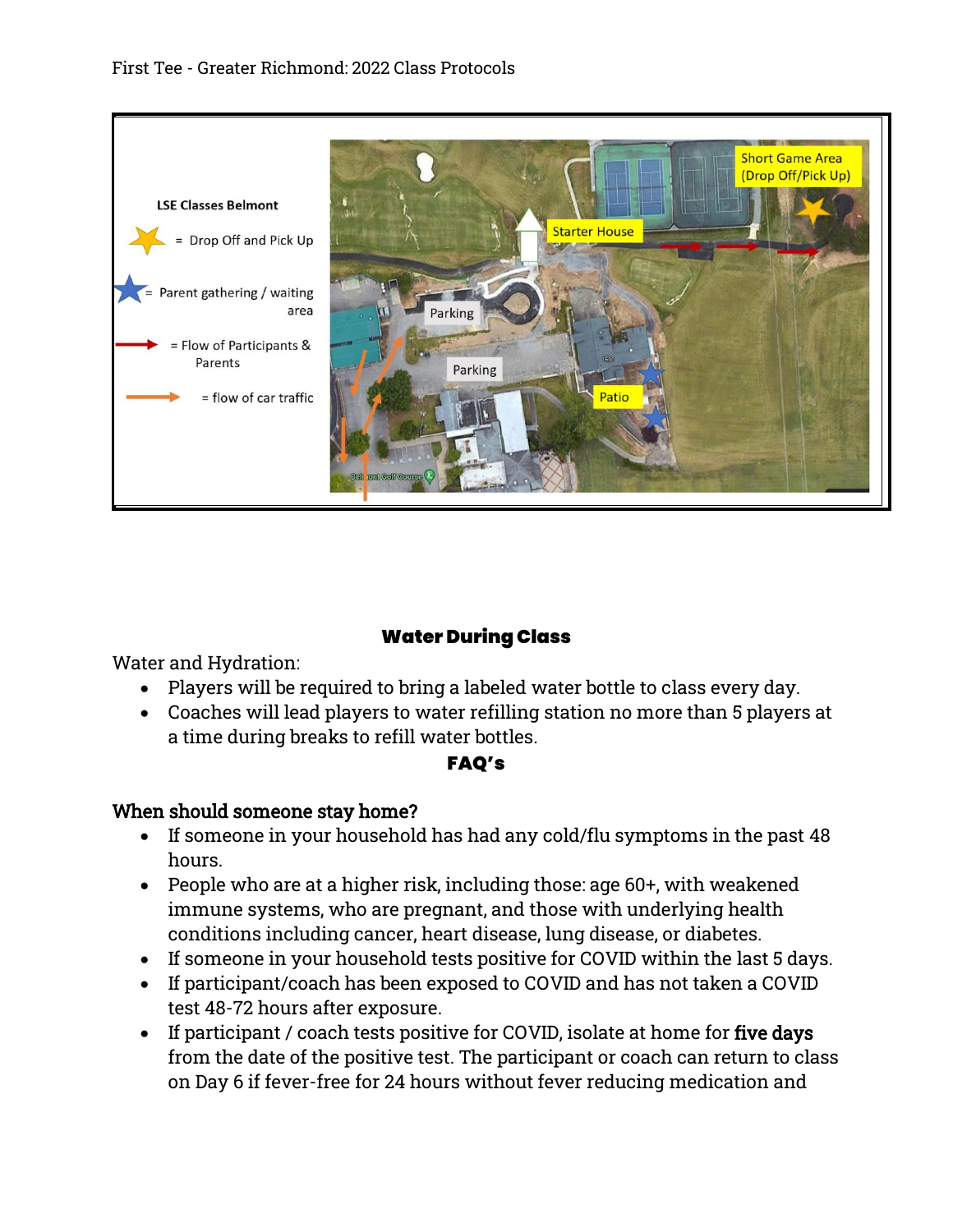has no COVID19 symptoms. Those who return to class must wear a wellfitting mask for five days.

## What if a coach or player does not pass the screening?

Those who do not pass the screening are not permitted to participate and must return home.

## What if a coach does not comply with the guidelines?

Revisit the expectations and guidelines, and if the coach still does not comply, ask them to go home and/or call the Program Director to report the incident.

# What if a player does not comply with the guidelines?

Revisit the expectations and guidelines, and if the player still does not comply, make immediate contact with a parent or guardian by phone. Report the incident to the Program Director.

## How do we provide first aid or medical care while maintaining proper distancing?

If medical care is required, that is the first priority. While the coach should not hesitate to follow First Aid & CPR procedures, including Check, Call & Care, they should first put on a face mask and disposable gloves.

# What if there is an emergency, and evacuation procedures require us to gather in a smaller space or larger group?

In the event of an emergency, where evacuation is necessary, the immediate physical safety of individuals and the group is the priority. Coaches should ensure that is taken care of, and then try to ensure COVID-19 prevention procedures are followed as possible.

# Will the clubs provided need to be returned at the end of the class?

Yes, the clubs provided for players during the class should be returned to coaches at the conclusion of class.

## Will there be ice buckets for players and coaches to keep their drink cold?

Unfortunately, not. In order to keep personal items separate and to keep contact low, players and coaches will keep their personal items at their designated space. Please plan to keep water and other items cold.